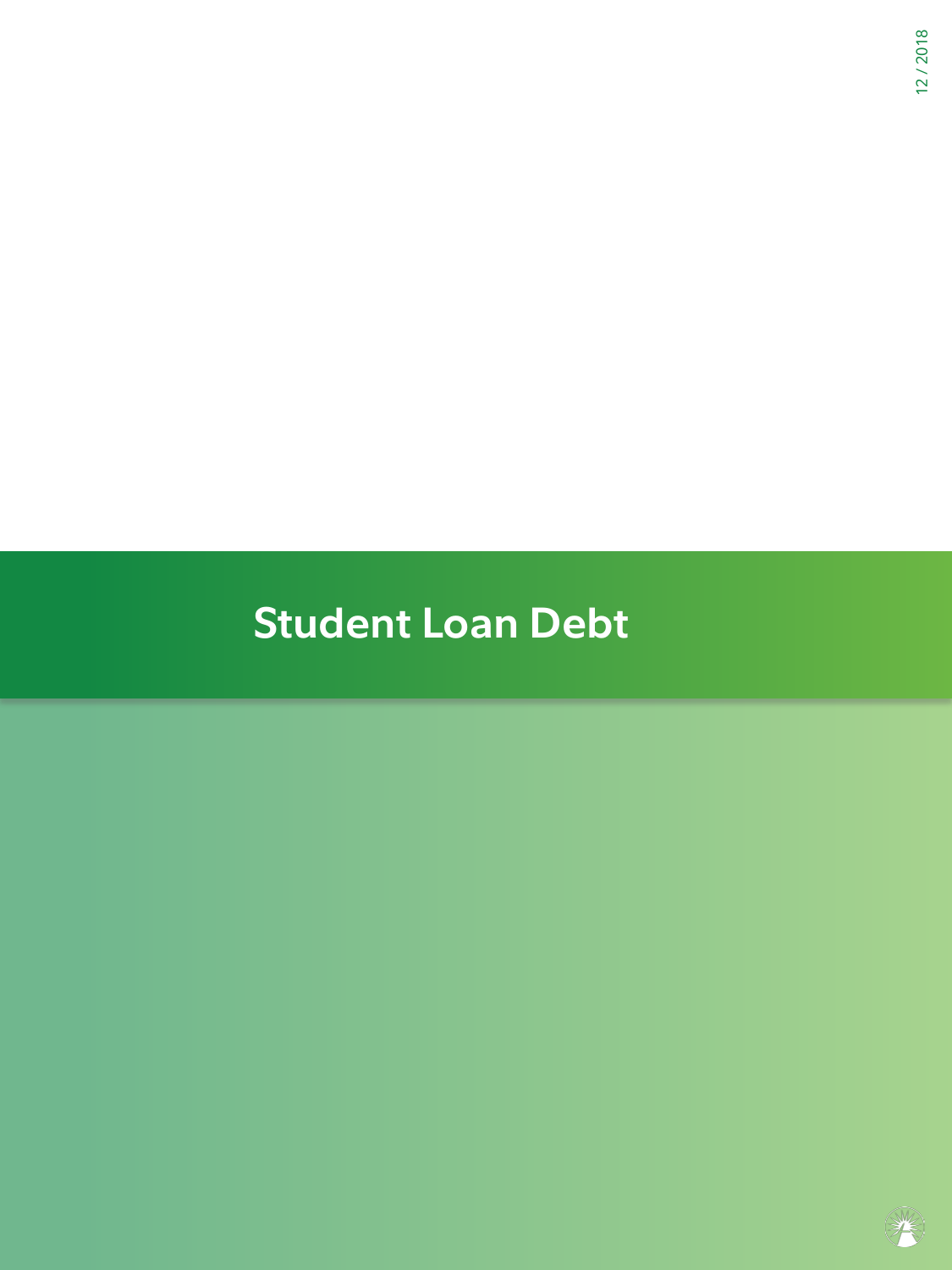#### Background

Every year millions of Americans attend a college or university with the expectation of graduating prepared for the workforce. A college degree is required for many professions and workers with a college degree generally have a higher income than those without a degree. As tuition costs have increased steadily, today many Americans do not have enough money saved to cover the expense of attending college. Many students and families decide to make up the difference with student loans, 90% of which are sponsored by the federal government. Incurring student loan debt is not inherently negative, particularly if a degree leads to a higher paying job, but a significant amount of borrowers are not adequately informed before they decide to incur student loan debt and many struggle to pay back the debt.

# Student loan debt is a major problem in American society today

Over 44 million Americans are currently burdened with student loan debt. These borrowers owe an average of \$37,172 and a combined total of \$1.5 Trillion in student loan debt.<sup>1</sup> The situation is only getting worse: by 2025, the amount of student loan debt is expected to double.<sup>2</sup> Further, student loan debt can impact individuals many years after they graduate college. Though typically associated with only millennials, student debt impacts all age groups. Fifty-nine percent of millennials have student debt, in addition to 34% of Gen-Xers and 29% of baby boomers.

Fidelity's extensive research has found that the burden of student loans is both financial and deeply emotional. Student loan debt can cause significant stress to the borrower and have an impact on their financial priorities.<sup>3</sup> In particular, Fidelity survey participants identify student debt as a deterrent to meeting these lifetime goals:

- **Retirement:** 79% of respondents say student loans impact their ability to save for retirement, with 69% reporting that they changed their retirement plan by lowering or stopping their contributions or by taking loans or hardship withdrawals. On average, participants with student debt contribute 6% less to their retirement accounts than individuals without student debt. $3$
- **House and Home:** 66% say loans impact their ability to save for a home or pay for day-to-day items.<sup>3</sup>
- **Life Choices:** 49% say student loans impact their ability to plan for life events, such as getting married or having a child.<sup>3</sup>

<sup>&</sup>lt;sup>1</sup> "Student Debt Hero, A Look at the Shocking Student Debt Statistics for 2018, May 1, 2018.

<sup>2</sup> "Congressional Budget Office data

<sup>3</sup> "Workplace Investing Plan Participant Student Loan 2016 Study, responses from 496 members (10/27/16 – 11/7/16)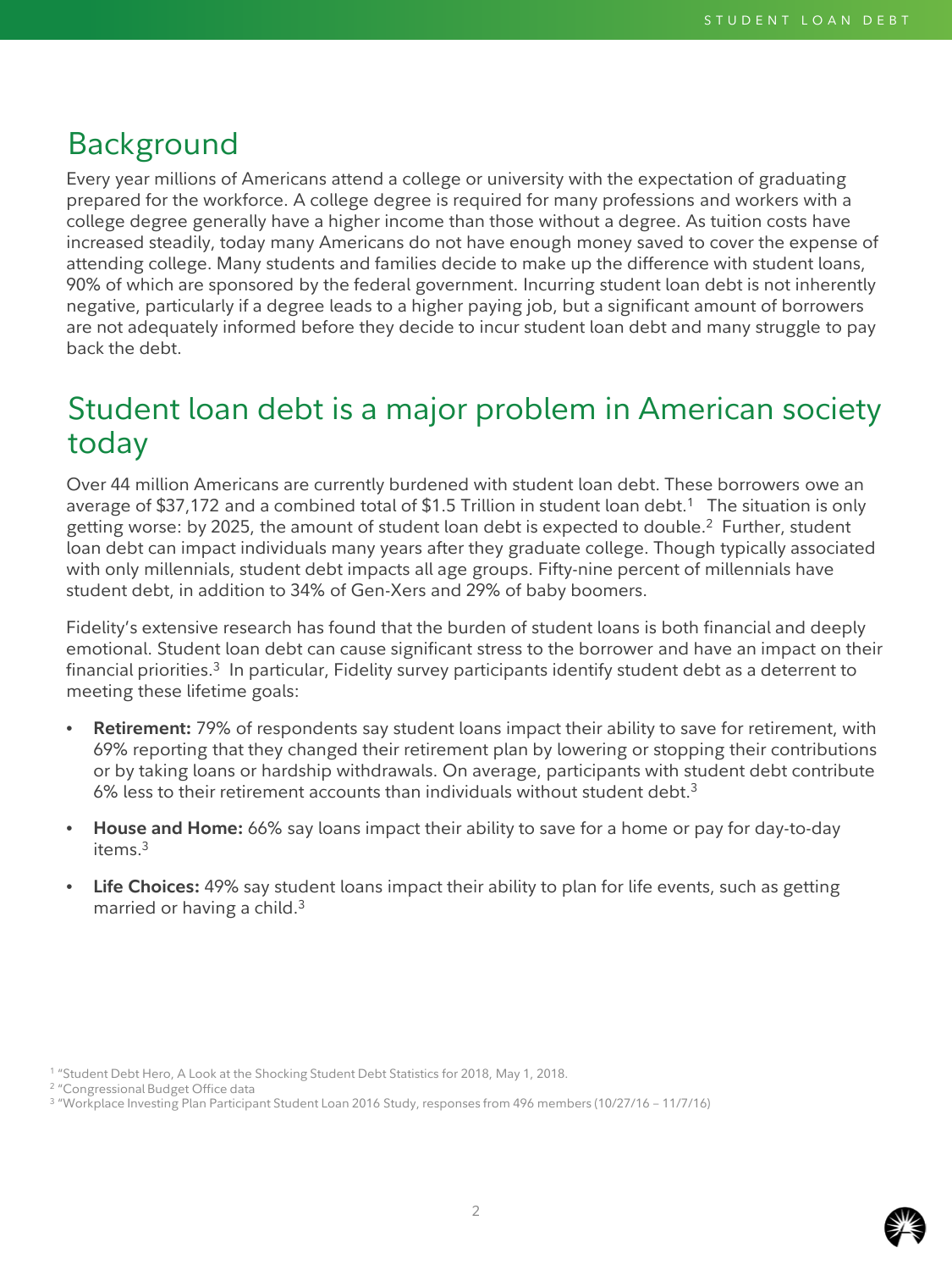### Policymakers can help relieve the burden of student loan debt

Policymakers, industry experts, and academics have developed proposals to address the growing problem of student debt. In general policy proposals aim to address high interest rates, incentivize employers to offer student loan benefits, and help ease student loan debt servicing.

Fidelity supports both state and federal efforts to reduce the burden on individuals paying their student debt. We believe policymakers can institute policies that will curtail this growing problem. In particular, Fidelity supports tax incentives for employers to offer student loan repayment benefits in addition to incentives for employees making payments towards their loan debt. Tax incentives would encourage more employers to offer a student loan repayment program. These programs provide needed assistance to employees who otherwise pay their student debt instead of saving for retirement or other needs. Research shows that providing a student loan assistance option to potential candidates is a powerful tool when encouraging talent to join a company. Fidelity feels strongly that employees should not be forced to choose between paying student loans and saving for retirement.

#### *Fidelity supports proposals like the Employer Participation in Repayment Act (H.R. 795/S. 796).*

The bill would expand the tax exclusion for employer-provided educational assistance to include an employer's payments to an employee or lender for the principal or interest on any qualified education loan incurred by an employee. We recently conducted a survey of our customers which found broad support for the bill. Sixty-nine percent of surveyed Fidelity customers favor H.R. 795/S. 796, with the number rising to 86% among customers who have student debt.<sup>4</sup>

In addition to tax incentives, Fidelity supports efforts to make student loan debt easier to understand and less of a burden on today's workforce. We feel strongly that borrowers need to be educated about student loan debt, options to pay it down, and how best to frame it in the context of other competing financial priorities. Borrowers need an open and accessible repayment and refinancing process.

#### Fidelity tackles student loan debt

For several years, Fidelity has been conducting nationwide surveys, having conversations with hundreds of borrowers, building products, and sharing our experiences and insights with policymakers. Fidelity is focused on developing solutions for our associates and our workplace clients' employees to address student loan debt concerns.

For our employees, in 2016, Fidelity implemented the Step Ahead Student Loan Assistance Program. The program provides eligible Fidelity employees up to \$10,000 towards their student loans to ease the burden of student debt stress. More than 8,900 employees have received a benefit with \$22.5 million saved in principal and interest, and saved 34,625 years of loan payments.5



<sup>4</sup> "Fidelity Business Consulting, "Customer Views on Public Policy Issues, 2018.

<sup>5</sup> Cumulative savings based on Fidelity contributions as of December 31, 2017, plus future interest.